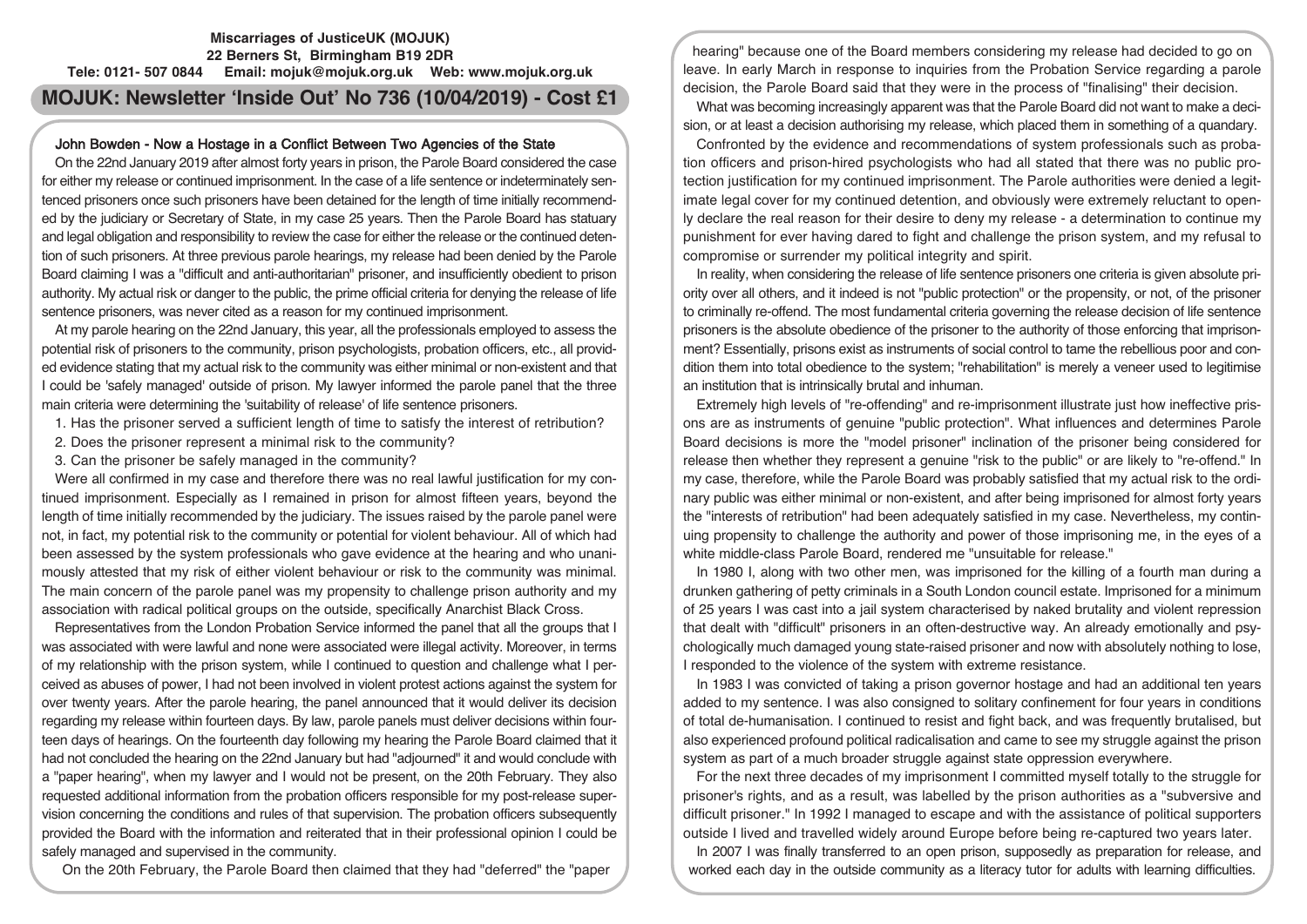Then 12 months later I was "Down Graded" back to a high-security prison following a report by a prison probation officer that I was linked to what he described as a "terrorist organisation". A subsequent official investigation established that the organisation concerned was, in fact, a completely lawful prisoner support group, and I was eventually returned to an open prison. Twelve months later I failed to return to the prison following an outside shopping trip and following my apprehension was again "Down-Graded" to a high-security jail. Eleven years later I remain in "closed conditions". Devoid of a genuine "public protection" justification for my continued imprisonment that imprisonment is continued purely because I am perceived by the establishment as unbroken and defiant, and motivated by a political belief system that condemns me irredeemably as the other.

The reality is that although the Parole Board has little choice but to appear to review my continued imprisonment, it has no intention of agreeing to my release, at least not while I retain even a semblance of defiance and political integrity. My actual perceived risk or danger to the community, which has been assessed by system professionals as basically non-existent, is no longer even evoked by the Board as justification for what has now become my unlawful detention.

On the 18th of March, the Parole Board finally delivered its decision that it prefaced with the admission: "All the professionals support your release on licence and do not consider your risk to the public to be imminent". Martin Jones, CEO of the Parole Board, recently stated to the media: "We have a statutory release test that we have to apply in every case. Moreover, that releasing test is whether the parole applicant's continued detention is necessary for the protection of the public". In my case, however, the Parole Board decided that I would remain imprisoned not in the interest of public protection. However, because a parole hostel intended to house and "supervise" released long-term prisoners had not given a definite confirmation that it would provide accommodation and "supervision" in my case for a more extended period than usually required for released prisoners. The hostel concerned, the London Probation Service and the Multi-Agency Public Protection Agency had all assured the Parole Board that following a specific length of time in the hostel my continued accommodation there would be assessed and an extended period provided if considered necessary.

This was ignored by the Parole Board who were determined to find any semblance of a reason or justification to deny my release. It was subsequently revealed that there was a double-edged reason for the denial of my release. Essentially my refusal to submit mind, body and soul to the authority of the prison system was the prime reason I was considered "unsuitable for release". However, for some time there had been tension between the Parole Board and Justice Ministry because the former had wanted the period of time that released life sentence prisoners were held in parole hostels significantly extended. While the Justice Ministry claimed that a huge demand on places within a restricted number of such hostels and a general lack of resources at their disposal made longer-stay hostels uncreatable.

The refusal of my release was clearly intended by the Parole Board to send a message to the Justice Ministry. That unless post-release life sentence prisoners are "supervised" for a significantly more extended period within parole hostels, and the resources provided for that, then more of them would merely remain incarcerated, regardless of whether they remained a risk to the community or not.

So officially my release was denied after 40 years not because I am considered a risk or danger to anyone, but only because I am now held as a virtual hostage in a conflict between two state agencies.

This amounts to unlawful imprisonment and will now be judicially challenged.

Britain currently has the highest population of life sentenced prisoners in the whole of Europe, and as the social and political climate here becomes increasingly more repressive and retributive that population of the civil dead will continue growing.

John Bowden A5026DM, HMP Warren Hill, Grove Road, Hollesley, Woodbridge, IP12 3BF

## The Hard Lessons of Jemma Beale

Simon War: In August 2017, Jemma Beale (27) was convicted and given a ten year prison sentence (of which she will serve half in jail and the remainder on licence), following a trial during which jurors heard that she was a 'serial liar', who had falsely accused nine men of raping her on separate occasions, while a further six had supposedly sexually assaulted her. All these bogus allegations were confined to a three-year period, while she was an adult. As a direct result of her lies, an innocent man was convicted of rape and jailed for seven years. Before his conviction was quashed by the Court of Appeal, he had already served over two years in prison, being treated, unsurprisingly, as the lowest of the low: he was a convicted rapist and sex offender. Since his release, he has described graphically for the media how his life has been utterly ruined.

Beale had been supported throughout that case as a victim of sexual violence, whose account must be believed. No doubt there were professionals on hand to give her support, in addition to a police victim liaison officer. In due course she applied for  $-$  and received  $-$  compensation amounting to £11,000 via the Criminal Injuries Compensation Authority (CICA). Meanwhile, an innocent man, whom she had falsely accused, was rotting in a stinking prison cell, his reputation and happiness destroyed, his life as he'd known it effectively over. And no doubt that would have been the end of the matter had Beale not felt emboldened by her 'success'. After all, the police had got the result they wanted – the conviction of a dangerous sex offender – and she had pocketed a sum of tax-free money, courtesy of the taxpayer, to spend on whatever she fancied. It's worth remembering that for some people a lump sum of that size can seem genuinely life changing, especially if they aren't in regular employment or are living on state benefits.

Jemma Beale, however, was greedy. She was not only hungry for more compensation payments, but she also had a deeply sadistic streak in her nature that led her to revel in the suffering of men she chose as her victims. Psychiatrists and psychologists will no doubt debate whether or not her claims of childhood abuse contributed to her perverted, warped nature, as well as her supposed 'vulnerability' as an adult. Whatever the root cause, she set out deliberately to make a series of utterly baseless accusations against other men. Some, she asserted, had raped her. Others subjected her to vile sexual assaults. In every case, her allegations were nothing more than calculated lies.

It was the astonishing volume of these complaints that proved to be Beale's ultimate undoing. Even police officers who specialise in sexual offences, and who had been indoctrinated during the era of the 'you will be believed' policy, imposed from above by former Director of Public Prosecutions (DPP) Sir Keir Starmer and propagated assiduously by his hapless successor Alison Saunders, realised that they had a serial liar and attention-seeker on their hands. Systematically, the whole investigation, which now involved fourteen targets, unravelled and the first innocent victim who'd been jailed saw his rape conviction quashed and he was released from prison (although never from the horrors which he has had to endure). Even so, he must be accounted among the luckiest of the plethora of innocent people rotting in jail, simply because victims of wrongful convictions, especially in cases of sexual offences' prosecutions, are so rarely able to get their appeals as far as the Court of Appeal, let alone being able to clear their names.

Moreover, in the vast majority of such cases, the overarching policy among police and CPS prosecutors is to let sleeping dogs lie. Prosecuting the makers of malicious false sexual allegations is not considered to be 'in the public interest'. Some excuse almost always seems be found to avoid taking any action, often with an assertion that the liar, fantasist, revenge seeker, fraudster or perjurer suffers from 'poor mental health'. It is not surprising to me that the police are nearly always reluctant to prosecute liars who have duped them into believing they have been abuse victims because it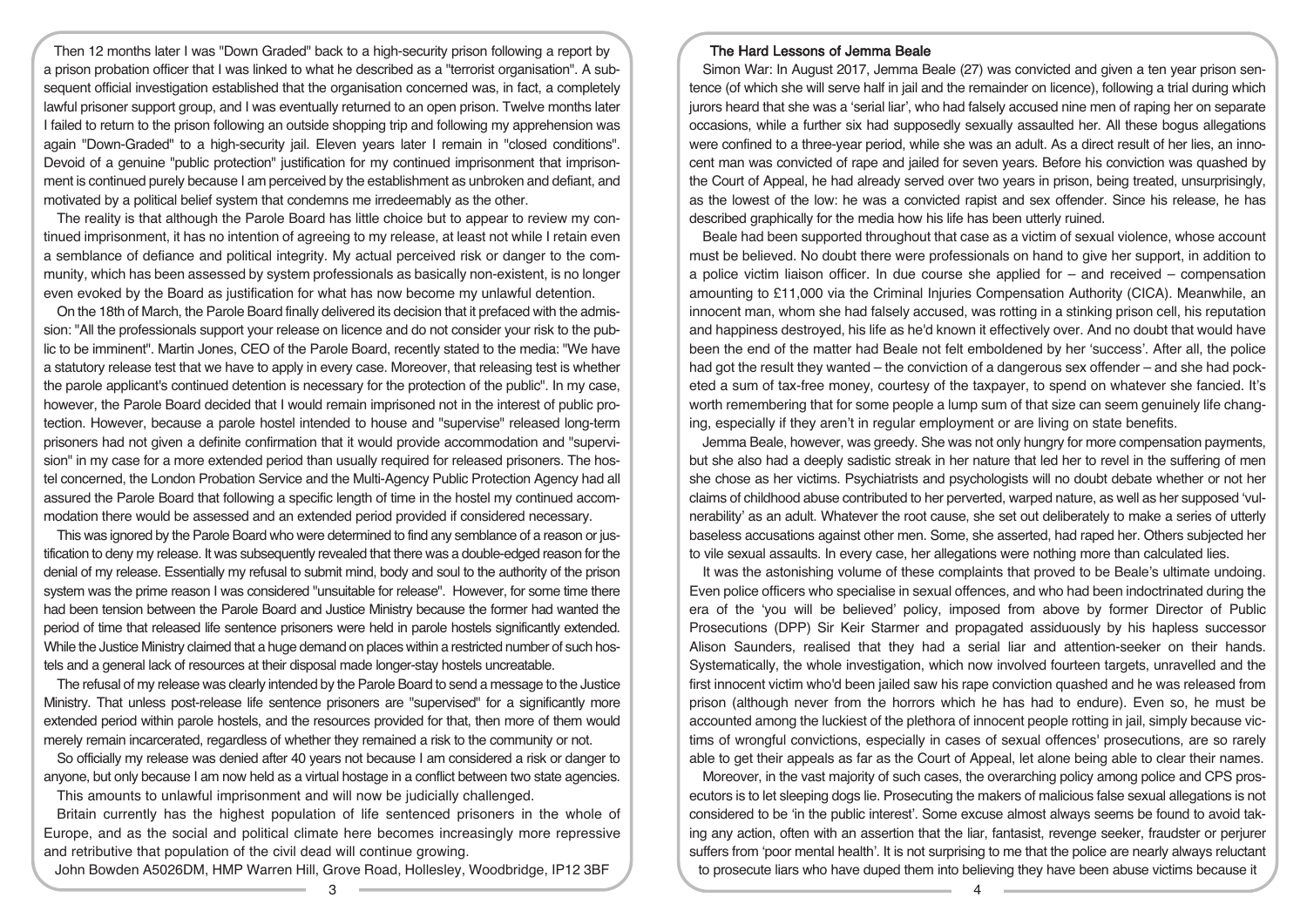is these very liars to whom the police have proffered undiluted support and encouragement throughout the so-called investigation process. I know from first hand experience.

In the specific case of Jemma Beale, however, the CPS did make a decision to charge her and she stood trial and was duly convicted by a jury, despite her stubborn refusal to accept that she had done anything wrong. There was no acceptance of responsibility, nor evidence of any compassion or concern for her many victims.

Importantly, jurors heard and read evidence extracted from her electronic communications, which included text messages, one of which graphically revealed how she was 'glorying' in the suffering of an innocent man she had falsely accused of rape. This fact alone makes it clear why police and prosecutors MUST have access to complainants' communication devices and online accounts. Without the vital evidence of those damning messages, a serial fraudster like Jemma Beale could well have pulled the wool over jurors' eyes and walked out of court free to wreak havoc on further victims.

Court of Appeal: As was her legal right, Beale appealed her conviction and sentence, asserting that ten years was 'unduly harsh'. That appeal was heard this week and the judges of the Court of Appeal rightly rejected her applications. She was properly convicted and her sentence was confirmed. She will remain where she belongs: behind bars for several more years to come and, after her release, will remain under supervision by probation officers until August 2027.

Nevertheless, there has been a concerted effort by Beale's family and others, including journalists, to paint her in a very different light. Articles have been written decrying her conviction and sentencing. She has been portrayed as a vulnerable 'victim' and many column inches have been filled denouncing her prison sentence as 'cruel and unnecessary'. What is noticeably lacking in these protests is any genuine concern for the men whose lives, careers, mental health and relationships Beale has deliberately wrecked.

It gets worse. I recently stumbled across a very professionally produced website, endorsed by members of her family, that continues to proclaim her innocence. This, I suppose, is understandable. Relatives often find it difficult to accept that a loved one could have committed vile crimes. What I found particularly grotesque, however, is that this website names and smears Beale's innocent victims, thus adding to the damage she has already inflicted upon them. If the family of a convicted rapist dared to set up a similar website, naming the victims, I don't doubt for one second that they would be the focus of police attention and would face arrest and possible prosecution. Yet this pro-Beale website continues to peddle her vile lies, despite her conviction and the recent dismissal of her appeal. Will these smears stay online now? Only time will tell.

Although Jemma Beale's case has been reported widely in the media, there has so far been no informed analysis of the lessons that need to be urgently learned. I would suggest that the first issue is just how dangerous the 'you WILL be believed' dogma actually is. Simply accepting as truth any sexual accusation made by any complainant who walks in the door of a police station defies logic to the point of being ludicrous. It certainly flies in the face of established investigative practice of investigating 'without fear or favour' and clearly produces wrongful prosecutions and miscarriages of justice.

Beale's claims should have been thoroughly and impartially investigated from the start. Had this been done, it seems unlikely that her first victim would have lost over two years of his life rotting in a prison cell. These cases have real, human victims. He was failed utterly by the police and the CPS.

The second lesson is the vital importance of police having access to both the complainant's and the defendant's communication devices and online accounts, especially when there is little or no other evidence that an offence has actually taken place. Without such investigation,

vital evidence – such as Jemma Beale's messages expressing her sadistic joy in her vile crimes – would have been lost. Recent calls to block or restrict police investigations on the grounds that it might 'discourage' genuine victims of sexual assault are disingenuous. The only people who are likely to want to keep their communications hidden from police view are liars, fraudsters, fantasists and those bent on revenge.

The third lesson that needs to be emphasised is that when police and prosecutors fail to conduct proper impartial investigations into sexual offences, it empowers fraudsters, liars and fantasists, like Jemma Beale, effectively encouraging them to try it on again and again. During my research into false allegations, I have found such cases, including that of one woman who falsely accused no fewer than seven men – all work colleagues – of rape or sexual assault, while she was working for different firms. In most cases, because the allegations were always set in an office context, each firm's insurer opted to settle her claims quietly, out of court, without realising that she had done it all before. Her anonymity proved very convenient, as well as profitable. She made hundreds of thousands of pounds over the years.

In my own case, the two greedy liars who made false allegations against me had previously been awarded compensation for their claims against another teacher at the same school. Emboldened by their 'success' the first time round, they decided to return to the institutional insurer's 'honey-pot' a second time. They failed when a unanimous jury saw through their tissue of lies in a matter of minutes. However, I am of the firm opinion that, had those lies been believed and I had been convicted, the malicious duo would have pocketed thousands more pounds in undeserved compensation and would then have started plotting to accuse falsely yet another innocent victim.

The fourth lesson is that we need some form of mechanism designed to claw back compensation payments that have been made to individuals – like Jemma Beale – who have been exposed and convicted of perverting the course of justice, perjury or fraud, whether against the CICA or institutional insurers. It is simply outrageous that she has pocketed £11,000 of taxpayers' money without facing the prospect of having to pay back her ill-gotten gains that were obtained by fraud. Other types of criminals, including insurance fraudsters, robbers, drug dealers and embezzlers are regularly slapped with Proceeds of Crime Orders (POCAs), which strip them of their assets and recover monies and property that have been accumulated through criminal activities. Why not the likes of Beale?

The fifth lesson is, whenever a conviction has been quashed in circumstances which make it clear an accuser or prosecution witness has lied on oath, or that trials have collapsed for similar reasons, the CPS should always consider prosecuting, whether the false accuser admits to an offence or not. Of course, there may well be cases where a prosecution genuinely wouldn't be appropriate, but, as Beale's case demonstrates, liars, fantasists and fraudsters can and do inflict appalling damage on their immediate victims and their families, as well as on society as a whole. A failure to acknowledge this undermines our justice system and brings the police and CPS into disrepute. I am still beset with daily outrage that the two scheming liars who dragged me into Ipswich Crown Court, in 2014, have walked away with both anonymity and impunity. How can this be fair and just?

I would also suggest that, where a false accuser has been convicted of making sexual allegations against innocent victims, the courts should impose lifelong orders, giving these wronged individuals retrospective anonymity. Such an order could require the online media to remove or redact the innocent parties published names and give them the same rights as genuine victims of sexual offences. Of course, they would retain the right to waive their own anonymity, if they wished to do so. That would put a stop to websites – such as that being maintained by Jemma Beale's family – continuing to name and smear her many victims online.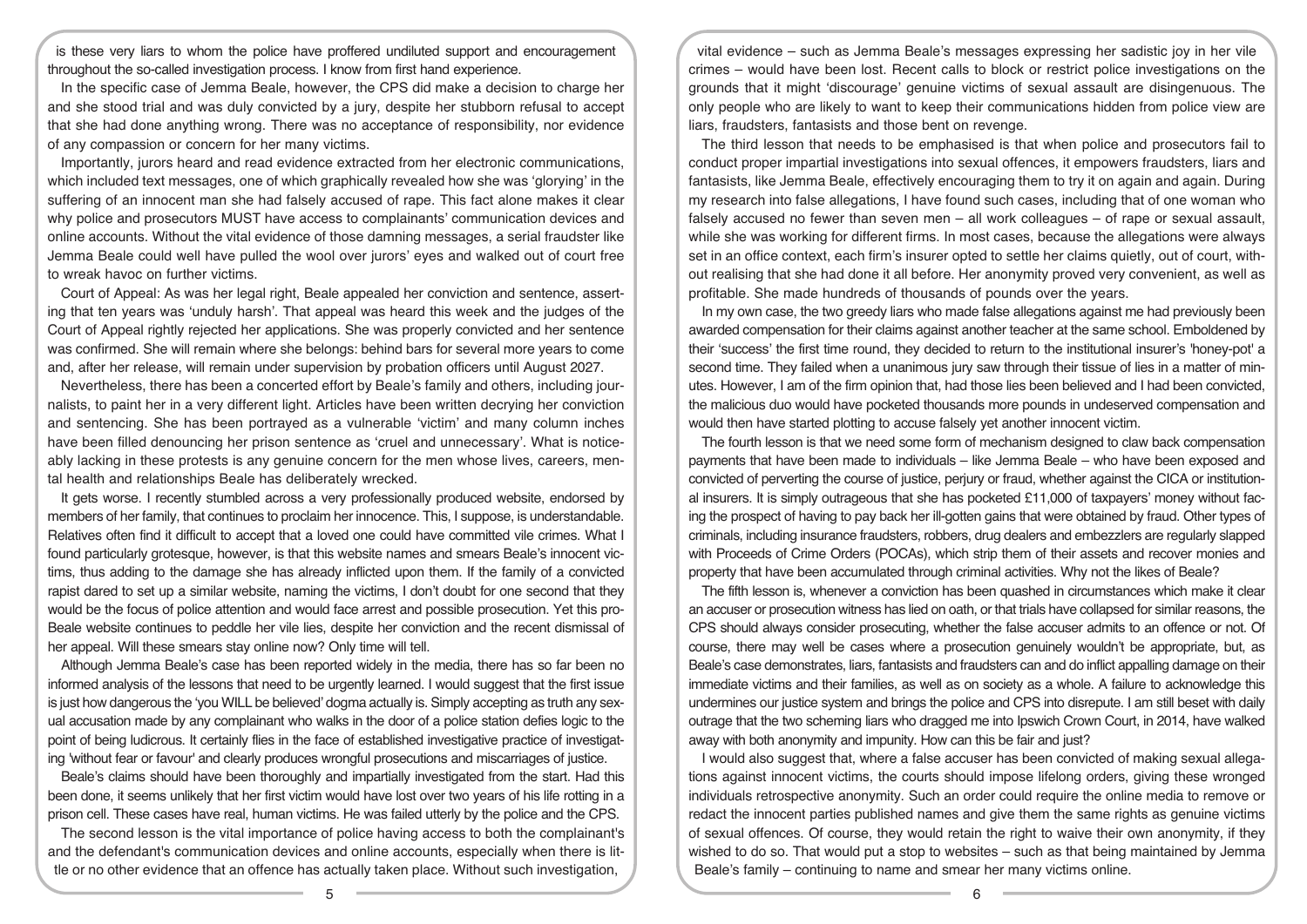By any measure, Jemma Beale is an unrepentant criminal, as was noted by the judges at her unsuccessful appeal.She has caused immense harm to many innocent people and continues to refuse to take any responsibility for her vile crimes. In view of these facts, surely it would be appropriate for her (and others like her) to be included on a national register of serious offenders, who should be obliged to notify the police of their details and movements for the rest of their lives? Otherwise, there will be nothing to prevent her reinventing herself, once she has completed her prison sentence and licence period, and causing misery and havoc once again. That must not be allowed to happen.

### Done My Time - Out of Prison But Not Home

After serving 10 years in prison (2/3rd of a 15 year sentence) I was due for automatic release on a 15 month licence on 19th March 2019. During my entire incarceration I have maintained my innocence of the historic allegations for which I was convicted at the age of 69. I am now 79, with serious health problems I didn't have before I was sent to prison.

On the approach to my release date, the Offender Manager stated in his OASys reports that I would reside in approved premises (a hostel) in Leicester city centre, just a bus-ride from my home. This would have meant that I would have the support of my wife and friends as well as access to my GP, dentist, optician - in fact, everything that was in place prior to my imprisonment.

My wife and I own our own home, and we had envisaged that we would be together most of the time, and that I would return to the hostel each night. This, unfortunately, was not to be. In the late afternoon of the day before my release I was told of my licence conditions and was horrified to discover that the approved premises had been changed to a hostel in Wolverhampton, over 50 miles from home. I had to be there by 3pm despite not being released from the prison (25 miles in the opposite direction) until 11am, or I would be in breach of my licence and subject to recall.

I am certain I would not have got to the hostel in time (or even known how to get there) by myself. My wife (also in her 70's and not confident on motorways) drove to the prison, waited over 2 hours for me to be released, drove me to Leicester, then on to Wolverhampton via the M69 and the M6. It was a dreadful journey, both because of the volume of motorway traffic and the fact that we had no idea where we were going. On our eventual arrival at the hostel (only 40 minutes late!) my wife wasn't even allowed through the door but had to get straight back in the car and do the return journey alone. That was on Tuesday. On Thursday, and again on Saturday, my wife travelled to Wolverhampton again as she was worried about me. This time, she came by train to avoid the long drive but with two trains (changing in Birmingham New Street) it's still a 2½ hour journey each way and, of course, we have to consider the cost. She can't do this often. So here I am, stuck in Wolverhampton, where I don't know my way around and have managed to get lost a few times. Considering the Probation Service view me as being a 'risk to the public' how does wandering aimlessly around a strange city, full of many places I am instructed to avoid without even knowing where they are, reduce Risk or integrate me back into society? If they are so worried about Risk why aren't I at the Leicester hostel where I can keep in touch with my wife or, safer still, at home?

The Probation Service would do well to remind themselves of the contents of PSI 12/2015 which covers Licence Conditions and states they should be 'preventative not punitive', 'necessary', 'proportionate' and 'reasonable'. I cannot see that this has been applied in my own case, or how my present situation benefits anyone at all.

In her recent final annual report Dame Glenys Stacey, the outgoing Chief Inspector of Probation, has described the current model as 'irredeemably flawed' and recommends that Probation should, in future, meet the 'reasonable needs of individuals under probation supervision'. I absolutely agree. (Name withheld by request)

## UK: Case to Establish Whether US Can Assassinate its Own Citizens

Scottish Legal News: Lawyers for US citizen Bilal Abdul Kareem have filed their response to the government in a case that will establish whether the US can assassinate its own citizens, without telling them why or offering them their constitutional right to due process. Mr Kareem alleges that he was nearly killed by US missiles on five separate occasions in 2016, while working as a journalist in Syria. In June 2018, the US District Court for the District of Columbia held that he could plausibly infer that he had been placed on the 'kill list' and that the government must afford him his due process right to find out why. The government's lawyers subsequently sought to have the case thrown out on the grounds that it would prejudice national security if state secrets were to be revealed at trial. In their response to the government's motion to dismiss, Mr Kareem's lawyers, Lewis Baach Middlemiss and Reprieve, stated: "By invoking the state secrets privilege in the context of designating a U.S. citizen for lethal action, the government seeks to shield itself from all inquiry into the process by which it acts as prosecutor, judge, jury and executioner of plaintiff Bilal Abdul Kareem. "The consequences of this action are too severe, and the right [to due process] too foundational to a constitutional democracy, to allow the government to secretly condemn an American citizen to death". Lawyers for the government previously argued that offering Mr Kareem an opportunity to present evidence that he has been targeted for assassination would in itself constitute due process, but that the government is under no legal obligation to respond. Mr Kareem's lawyers said: "Due process would not be satisfied by limiting the accused to unilaterally contending that he is innocent of unknown charges in the hopes of persuading a silent, opaque coterie of government officials not to kill him." Reprieve's Jennifer Gibson, co-counsel for Mr Kareem, said: "The government's assertion that it has the right to mark its own citizens for death, based on secret information, without affording them the legal protections offered by the Constitution, is chilling. "Denying Mr Kareem his right to meaningful due process, on the grounds of national security, would set a dangerous and terrifying precedent."

#### Recall, Review and Re-Release of Recalled Prisoners Policy Framework

Governors must ensure that any new local policies that they develop because of this Policy Framework are compliant with relevant legislation, including the Public-Sector Equality Duty (Equality Act, 2010). Audit/monitoring: HMPPS Deputy Directors of Custody and Controllers, the Director of the National Probation Service (NPS) and Youth Offending Teams (YOT) in England and Director of HMPPS in Wales and HMPPS Director of Rehabilitation Services for Community Rehabilitation Companies (CRCs) will monitor compliance with the mandatory requirements set out in this framework. HMPPS contract management will hold providers to account for the delivery of mandated requirements as required in the contract. Resource impact: The requirements laid out are designed to have a minimal impact on resources. They do not place new obligations on prison, NPS, YOT or CRC staff. Rather, the framework confirms existing obligations to ensure a swift and efficient recall and review process.

1. Purpose - 1.1 Determinate and indeterminate sentenced prisoners who are released into the community subject to licensed supervision are liable to be recalled to custody by the Secretary of State where they have breached the conditions of their licence. This framework sets out the mandatory requirements that the National Probation Service (NPS), Youth Offending Teams (YOT), Community Rehabilitation Companies (CRCs) and prison establishments must undertake for all recalled prisoners.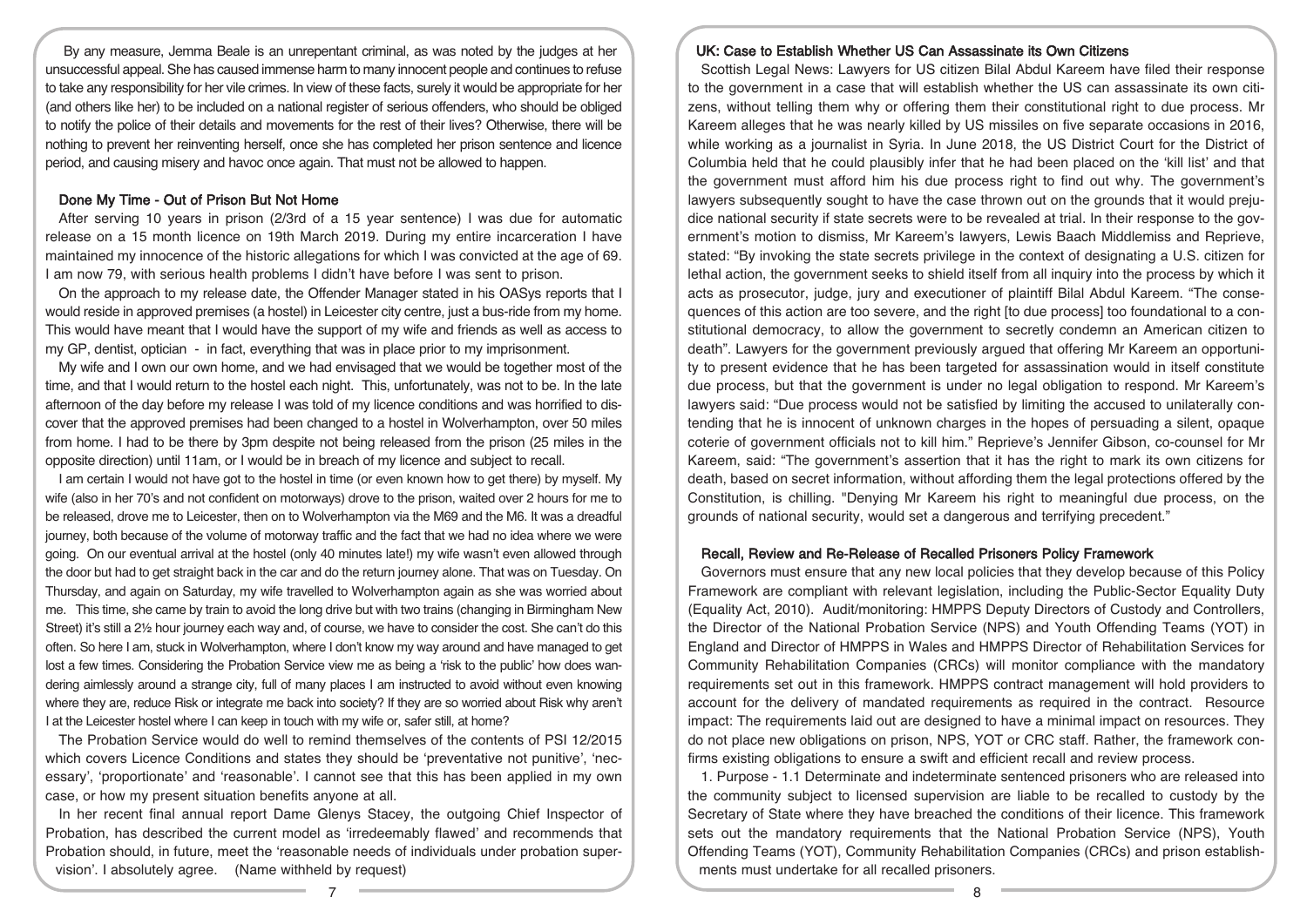2 Outcomes - 2.1 This framework aims to ensure that there is an effective process in place which: • enables offenders subject to licensed supervision in the community to be swiftly recalled to custody where their behaviour (including where they are out of touch) indicates that they present an increased risk of serious harm (RoSH) to the public and / or an increased risk of re-offending, such that those risks are no longer capable of being effectively managed in the community. • notifies the Police that an offender's licence has been revoked, which provides the Police with the authority needed to apprehend the offender and return the offender to prison custody. • notifies providers of probation services, the Police National Computer Bureau (PNCB) and the relevant local police force that offenders who have not been apprehended within four weeks of their licence having been revoked have been issued with a notification of recall and are therefore liable to be prosecuted for knowingly remaining unlawfully at large. • ensures that clear arrangements are in place for identifying which recalled determinate sentenced offenders are suitable for a fixed term recall. • provides for the review of recalled prisoners' detention to be conducted speedily, efficiently and transparently so that all recalled prisoners are provided with clear timescales for the recall process. • ensures that recalled prisoners are not detained any longer than is necessary to protect the public and prevent further re-offending. • equires a recall dossier to be produced, containing a current assessment of the recalled prisoner and their response to supervision, including events which triggered a request for recall, together with clear and comprehensive proposals for the future management of the recalled prisoner in the community. The Parole Board or the Secretary of State will consider whether or not to re-release the recalled prisoner on the basis of the evidence in the recall dossier.

#### Hundreds of Metropolitan Police Accused of Sex Attacks Escape Punishment

Will Crisp, Independent: Britain's biggest police force is letting hundreds of officers accused of sex attacks escape disciplinary proceedings that could lead to punishment, The Independent can reveal. Figures obtained by The Independent show that just one in every 18 members of the Metropolitan Police accused of sexual assault is ever subject to formal action against them. Between the start of 2012 and 2 June 2018, a total of 562 officers were accused of sexual assault and only 31 faced subsequent proceedings, according to data released under the Freedom of Information Act. Of those 562, 33 retired or resigned, and one solitary officer was forced to undergo a formal investigation that saw them stripped of their pension. Some 313 of the accusations were made by members of the public, while the remaining 249 came from fellow police staff.

The data, from the Mayor's Office for Policing and Crime, also reveals that between 2012 and 2017, the number of officers accused of sexual assault each year rose by 65 per cent. Reports of sexual misconduct and gender-based discrimination also went up, and there were three times as many sexual misconduct complaints made in 2017 than 2012. A total of 60 officers were accused of gender-based discrimination in 2017, four times the figure for 2012. Sex crime reporting has increased in recent years after decades of under-reporting, partly due to increased awareness in the wake of scandals surrounding Jimmy Savile and Harvey Weinstein, the latter of which sparked the international #MeToo movement aimed at getting victims to come forward.

MPs and UK organisations set up to help victims described the Met figures as alarming, and warned that they pointed to a deep-rooted problem at the heart of police culture in the UK. Rachel Krys, co-director of the End Violence Against Women Coalition, said: "These numbers are very likely to be the tip of the iceberg – sexual violence is already extremely under-reported and the power police officers hold means victims would be even less likely to report. "How can women, who are

the victims of most sexual assaults, feel safe seeking protection or justice from a police force with such terrible levels of complaints against its own officers? And how can we be sure complaints are being taken seriously when it appears little is being done to address the issue internally and formal disciplinaries are so rare? We need an urgent statement from the Metropolitan Police commissioner setting out her response to these findings and what will be done to address them, and the mayor should hold her to account and ensure action is taken. The Met must increase women's confidence that if they choose to report sexual violence they can do so safely, that they will be taken seriously and the full force of the law will be brought against any perpetrator, whoever they are."

The figures come in the wake of a series of alleged high-profile sex attacks carried out by Met officers. In November last year, Police Sergeant Kyle Blood was dismissed from the police service after he allegedly assaulted a sleeping woman on a train before squaring up to passengers who tried intervene. Blood admitted gross misconduct over the incident, but denied touching the woman without her consent. Also in November last year, another Metropolitan Police officer, Adam Provan, was jailed after twice raping a 16-year-old girl. In both of the incidents, victims later said the individuals used their status as a police officer to win their trust. Earlier this year, a Metropolitan Police firearms officer and a detective constable were both suspended over texts that discussed "raping" victims of crime. The material handed over to lawyers included videos from a mobile phone that showed suspects being secretly filmed in custody and a message that described someone as a "hot slag victim of crime".

Jess Phillips: 'What matters more, political power or protecting victims of sexual harassment?' Sara Champion, Labour MP for Rotherham and former shadow minister for preventing abuse, said: "It is shocking to see the number of allegations of sexual assault by officers, and how sharply those allegations are rising in recent years. An allegation does not necessarily mean the offence has been committed, but we all need reassurance that complaints are taken seriously and not swept under the carpet. What concerns me most about the figures secured by The Independent is the number of officers who appear to have quietly slipped away after allegations have been made against them. The Met Police needs to make it very clear that an offence by an officer is never tolerated and that the complaints process is transparent, fair, and actions swiftly taken against perpetrator."

Responding to the figures, MP Maria Miller, Chair of the Women and Equalities Select Committee, said: "Police officers do a difficult frontline job, but have to be held to the highest of standards of conduct at all times. Sexual harassment, abuse and discrimination are all against the law and every police authority should have in place robust and fair ways to consider the evidence and where necessary act without hesitation if there has been wrongdoing. It is not acceptable to ignore allegations. Senior management in all police forces, including police and crime commissioners, should be looking carefully at culture to make sure it is keeping up with the change in attitudes in society more widely."

In response to the figures obtained by The Independent, a Metropolitan Police spokesperson said: "Sexual misconduct and abuse of authority for sexual gain is a national priority and a priority for the Metropolitan Police Service. This priority has been extensively publicised within the service, and we have actively encouraged victims to come forward. This has mirrored a wider awareness of these issues across society, and helps to explain why complaints may have increased. All complaints are thoroughly investigated; the MPS recently established a dedicated discrimination investigation unit to handle such cases. Where evidence of wrongdoing has been identified the MPS deals with officers robustly within the frameworks provided by police regulations and criminal investigations."

There have long been concerns about high levels of sexual harassment in UK police forces.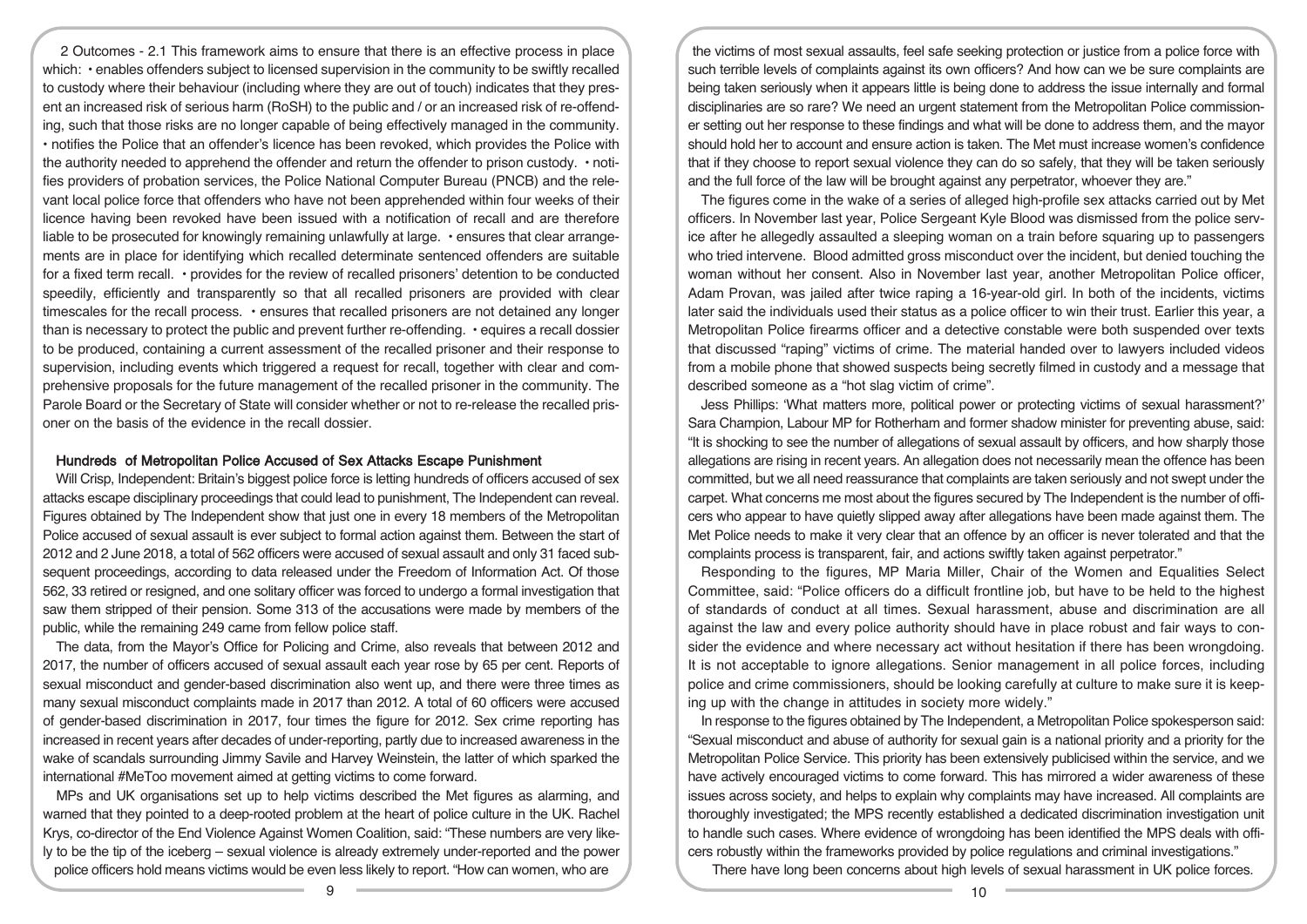Last year, Metropolitan Police commissioner Cressida Dick said that she had experienced sexism since taking on the role and described the force as a very male-orientated environment. A survey of 1,800 civilian police staff in England, Wales and Scotland, which was published in August last year, found half of police staff had heard sexualised jokes being told repeatedly at work, and more than a fifth had experienced "inappropriate staring or leering". Almost one in five had received a sexually explicit email or text from a colleague, one in 25 said they had been pressured into having sex, and one in 12 had been told that sexual favours could result in preferential treatment.

## JS and Others) v SSHD (Litigation Friends - Children)

Duncan Lewis: This judgment deals with the principles on the procedural approach of the Upper Tribunal in immigration judicial review proceedings involving an applicant who is a child, specifically when it is necessary for a child to be represented by a litigation friend. It also has relevance to statutory appeals in the First-tier and Upper Tribunal of the Immigration and Asylum Chambers.

All the applicants in the case are children and we represented NL. Although the court stated a litigation friend will only be necessary in the instance that the child is not capable of conducting or giving instructions in relation to the proceedings and that all cases should be fact specific. The court gave the following guidance in paragraphs 84-88 as to when a litigation friend is necessary:

84. Accordingly, as a general matter, we consider that applicants aged 16 or 17 years, without any attendant vulnerability or special educational need or other characteristic denoting difficulty, will be presumed to have capacity and so be able to conduct proceedings in their own right. They will generally not require a litigation friend. This is the position even if they are not legally represented.

85. The appointment of litigation friends for applicants between the ages of 12 years and 15 years inclusive (i.e. 12 and over but younger than 16) will need to be considered on a caseby-case basis and the circumstances which should be considered, but which are not exhaustive, are (a) whether the applicant is legally represented; (see below); (b) whether there is an assisting parent; (c) whether there is a local authority involved (see above); and (d) whether the applicant has any type of vulnerability.

86. If an applicant in this age group is legally represented, the Tribunal will expect the representative specifically to address in writing the issue of whether, in the representative's view, a litigation friend is necessary, having regard to capacity and the position of any parent.

87. Applicants under the age of 12 will normally require a litigation friend.

88. Clearly there may be children over the age of 16 years who do not have capacity and those under 16 years who do. The approach must depend on all the circumstances as to whether to appoint a litigation friend.

The Tribunal further noted that "Ultimately, it is for the Tribunal to determine how best child capacity can be demonstrated [91]." In the case of NL, Olaide Osazuwa (the Solicitor with conduct) filed a witness statement attesting to NL's capacity. The court pointed out that 'Where a child is legally represented, it should be for the solicitor with conduct of the case to file a witness statement… attesting to the child's capacity, as in the case of NL.'

In deciding who is to be a suitable litigation friend, the court had regard to the Civil Procedure Rules (CPR) guiding principles. They are: Can he or she fairly and competently conduct proceedings on behalf of the child? Does he or she have an interest adverse to that of the child? The court also pointed out that, where appropriate, the Tribunal may require an undertaking on costs as part of a duty of a litigation friend in Judicial Review proceedings but not in statutory appeals in the First-tier Tribunal and Upper Tribunal. The court further stated that costs should not be a

deterrent to a child accessing justice and 'all cases will be fact-sensitive as regards costs in addition to the substantive issues.' [para. 99] The Tribunal will be very unlikely to declare invalid proceedings for those that commence without a litigation friend, except in the instance that the Tribunal later considers they require one. The court indicated that the High Court form of N235 should not be used in Upper Tribunal proceedings. The Tribunal may, in due course, produce its own form, but in the interim an indication should be made on the claim form where a litigation friend is sought. The Secretary of State can also indicate that a litigation friend is required in her Acknowledgment of Service. This case provides clear guidance stating that the Secretary of State is also expected to file in full her Acknowledgment whether or not a litigation friend has been appointed.

#### US: Tens of Thousands of Old Cannabis Convictions to be Automatically Dismissed

Scottish Legal News: Tens of thousands of convictions for cannabis possession could be dismissed or reduced automatically under a pioneering scheme launched by prosecutors in California. District Attorneys Jackie Lacey of Los Angeles County and Tori Verber Salazar of San Joaquin County have jointly announced their participation in a pilot programme developed by Code for America, a non-profit aimed at helping the public and private sectors use technology more effectively. Up to 200,000 cannabis-related convictions in California are eligible to be dismissed or reduced from felonies to misdemeanours after Californians voted in 2016 to back the legalisation of cannabis for recreational use.However, those with convictions have so far had to apply to remove the old convictions from their records, sometimes requiring the assistance of a lawyer in the process.The new pilot scheme will see the two counties - estimated to have 54,000 eligible convictions between them - pro-actively identify convictions that qualify for resentencing or dismissal under the 2016 referendum. An earlier trial of the technology in San Francisco led to more than 8,000 cannabis convictions being either dismissed or sealed.

District Attorney Lacey, the chief prosecutor for California's most populous county, said: "As technology advances and the criminal justice system evolves, we as prosecutors must do our part to pursue innovative justice procedures on behalf of our constituents. This collaboration will improve people's lives by erasing the mistakes of their past and hopefully lead them on a path to a better future. Helping to clear that path by reducing or dismissing cannabis convictions can result in someone securing a job or benefiting from other programs that may have been unavailable to them in the past. We are grateful to Code for America for bringing its technology to our office." Jennifer Pahlka, founder and executive director of Code for America, added: "In the digital age, automatic record clearance is just common sense. Thanks to the leadership of District Attorneys Lacey and Salazar, we've shown how records clearance can and should be done everywhere."

## US Supreme Court Rules Inmate Has 'No Right To Painless Death'

The US Supreme Court has ruled that a convicted murderer on death row in Missouri has no right to a "painless death". The ruling clears the way for the execution of Russell Bucklew, who asked for gas rather than lethal injection, citing an unusual medical condition. Bucklew, 50, argued the state's preferred method amounts to legally banned "cruel and unusual punishment". The 5-4 ruling split along the court's ideological lines.

Bucklew was sentenced to death in 1996 for rape, murder and kidnapping in an attack against his ex-girlfriend and her new partner and six-year-old son. In recent court filings, Bucklew argued that his congenital condition, cavernous hemangioma, might cause him excessive pain if he is put to death by lethal injection. The condition causes blood-filled tumours in his throat, neck and face,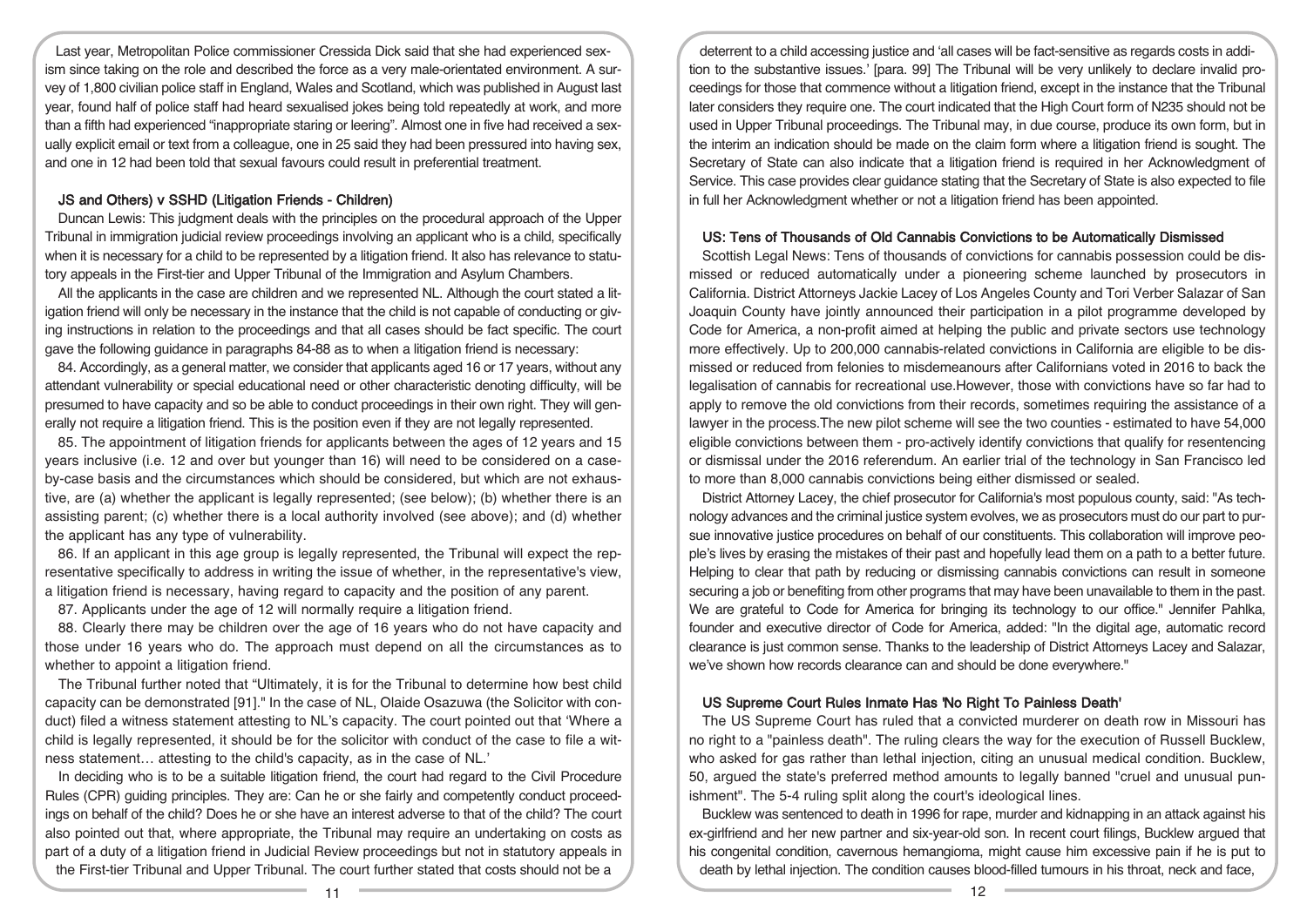which he said could rupture during his execution causing him extreme pain and suffocation. According to Bucklew, he would feel excessive pain if the state executioner is allowed to use the state's preferred method of a single drug, pentobarbital, applied by needle.

But the Supreme Court's conservative justices said on Monday they considered the legal effort to be a stalling tactic. They said it was up to the prisoner to prove that another method of execution would "reduce a substantial risk of severe pain", but he had not done so. Writing for the majority, Justice Neil Gorsuch noted that Bucklew had been on death row for more than 20 years. "The eighth amendment [to the US constitution] forbids 'cruel and unusual' methods of capital punishment but does not guarantee a prisoner a painless death," wrote Justice Gorsuch, who was appointed by President Donald Trump in 2017. He continued: "As originally understood, the eighth amendment tolerated methods of execution, like hanging, that involved a significant risk of pain, while forbidding as cruel only those methods that intensified the death sentence by 'superadding' terror, pain or disgrace." Liberals on the court, including Justice Stephen Breyer, argued that Bucklew's condition should have allowed for him to be put to death by nitrogen gas, a method allowed in three states. "There are higher values than ensuring that executions run on time," wrote Justice Sonia Sotomayor in a separate opinion, adding that secrecy in the death penalty process has recently yielded different results in two similar cases.

US inmate executed amid imam row: In one case in Alabama, a Muslim man was forbidden from having an imam with him during his execution, but the court halted a similar sentence after an appeal by a Buddhist who wanted his spiritual adviser present when he was put to death. In Justice Gorsuch's majority opinion in the Bucklew case, he referred to those two cases, saying the inmate in Alabama had been given ample time to voice his complaint, but chose to do so only 15 days before he was scheduled to die.

## MP's Say, Scrap Prison Sentences of Under a Year'

Justice Gap: MPs have called on the government to consider scrapping sentences of up to a year in a report published this morning on the 'enduring' crisis in our prisons. Over the past 25 years the prison population had grown exponentially from 44,246 in 1993 to 82,384. 'We are now in the depths of an enduring crisis in prison safety and decency that has lasted five years,' the House of Commons' justice committee report concluded. The MPs reported that capacity had not kept pace with the massive population growth, many prisons were now overcrowded whilst the amount spent on prisons had fallen in recent years. 'We conclude that ploughing funding into building prisons to accommodate prison projections is not a sustainable approach in the medium or long-term,' the committee wrote. 'There must be a focus on investing in services to reduce the £15 billion annual cost of reoffending and prevent offenders from continually returning to prison, thereby reducing the size of the prison population.'

The committee recommended that the Government introduce a presumption against short custodial sentences and 'model the effects of abolishing sentences of fewer than 12 months'. 'We are now in the depths of an enduring crisis in prison safety and decency that has lasted five years… . There is a grave risk that we become locked in a vicious cycle of prisons perpetually absorbing huge amounts of criminal-justice related spending, creating a perverse situation in which there is likely to be more "demand" for prison by sentencers in areas where they have less access to effective community alternatives.' 'The Ministry of Justice (MoJ) and Treasury are guilty of a crisis management approach to prisons that has been failing for the past five years,' commented chair of the Justice Committee, Bob Neill MP. 'Throwing money at the prison system to tackle multiple issues takes funding away from external rehabilitative programmes that could stem or reverse many of the problems.'

According to the MoJ, funding for prisons had fallen in real terms from £2.6 billion in 2010–11 to £2.1 billion in 2017–18, a fall of £466 million. The direct cost per prisoner has fallen from £26,801 in 2010 to £24,151 last year. The report quoted an analysis by Julian Le Vay, a former finance director of the prisons service, who found that the MoJ's current ambitions were 'inadequately funded to the tune of £162m in 2018–19, rising to £463m in 2022–23'. Mike Driver, the MoJ's chief financial officer, told MPs that, without securing more money from the Treasury, it would be necessary to reduce the prison population by 'something like 20,000'. 'The thing is that we are not working in an environment that would necessarily allow those very broad assumptions to be deliverable,' he added.

The MPs have called for a 'refreshed narrative' around prisons including 'an explicit recognition that social problems cannot be meaningfully addressed through the criminal justice system'. 'This is not only a moral imperative but also now a financial necessity,' the report added. The justice secretary Rory Stewart MP appeared before the committee to discuss the poor performance of HMP Liverpool. 'We should be deeply ashamed as a society if people are living in filthy, rat- infested conditions with smashed-up windows, with high rates of suicide and violence,' he told the committee. 'We are tough and we are clear on prisoners: if you commit an offence, your punishment is to go to prison. But we do not torture people in prisons through unsanitary conditions, and we must never allow that to happen.' Bob Neill called for 'a serious open public debate about the criminal justice system, the role of prison and its affordability'. 'There must be greater transparency so that everyone can understand the true costs and challenging nature of decisions which need to be made about public spending on prisons and other aspects of criminal justice. This should form the first step of the Justice Secretary's 'National conversation'. These issues cannot be hidden behind the prison gates any longer.

### Home Office 'Takes Reigns Off' Stop And Search

Justice Gap: There has been 16-fold rise in the use of 'section 60' stop and search powers by the Metropolitan Police in the last three years. The powers under the Criminal Justice and Public Order Act allow officers to stop anyone in a area without reasonable grounds for suspicion Yesterday (03/04/2019), the prime minister hosted a 'knife crime summit' and the Home Secretary Sajid Javid announced that he would further increase its use by reducing the level of authorisation required from senior officer to inspector and decreasing the degree of certainty required by that officer so they must reasonably believe an incident involving serious violence 'may', rather than 'will', happen.

According to figures released in response to a freedom of information request made by Channel Four News, the use of section 60 has increased exponentially whilst at the same time knife crime offences have also soared. in 2016 there were 442 stop and searches; 1,400 in 2017; and 7,326 last year. Over that period knife crime offences shot up from 11,132 in 2016 to 14,714 in 2018. The section 60 powers were also disproportionately used against Black and Minority Ethnic people. The home secretary Sajid Javid called stop and search 'a hugely effective power when it comes to disrupting crime, taking weapons off our streets and keeping us safe'. He said: 'That's why we are making it simpler for police in areas particularly affected by serious violence to use Section 60 and increasing the number of officers who can authorise the power.'

Earlier this month, the government announced £100 million additional funding to support those parts of the country most badly hit by knife crime increasing policing capacity and establishing multiagency violence reduction units. The Metropolitan Police commissioner Cressida Dick called stop and earch 'an extremely important power for the police' and said it was 'undoubtedly a part of our increasing results suppressing levels of violence and knife crime'. Nick Glynn, the former College of Policing's lead on stop and search, disagreed. 'If you take off the reigns and reduce oversight and gover-